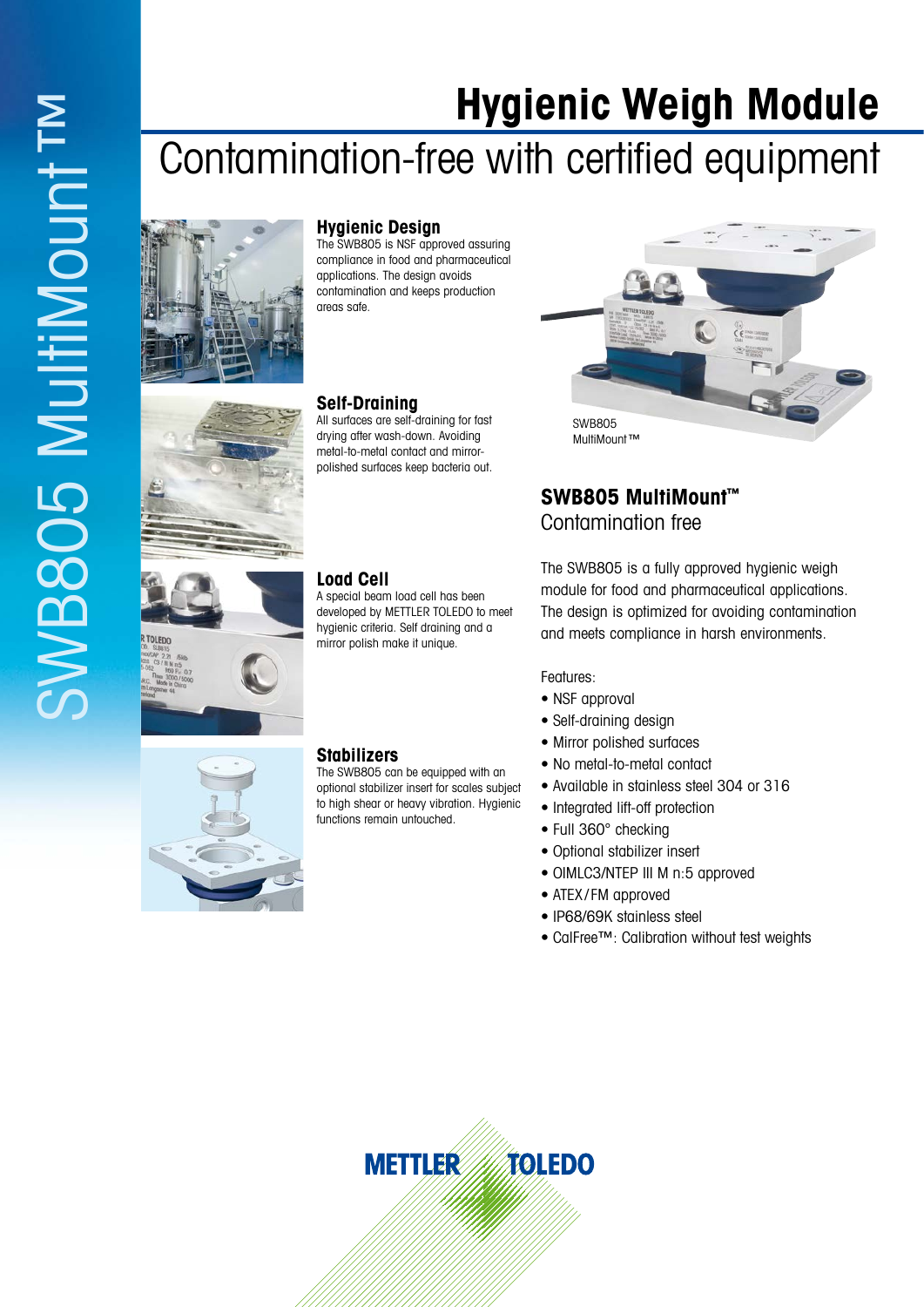# **SWB805 MultiMount™ Specifications**

| <b>Weigh Module</b>                   |                                          | Unit of<br>measure       | <b>Specification</b> |                      |              |                                                |              |               |  |  |  |
|---------------------------------------|------------------------------------------|--------------------------|----------------------|----------------------|--------------|------------------------------------------------|--------------|---------------|--|--|--|
| Model No.                             |                                          |                          | SWB805 MultiMount    |                      |              |                                                |              |               |  |  |  |
| Size                                  |                                          |                          |                      | 2                    |              |                                                |              |               |  |  |  |
| Rated Capacity (R.C.)                 |                                          | kg (lb,<br>nominal)      | 110(250)             | 220 (500)            | 550 (1,250)  | 1100 (2,500)                                   | 2200 (5,000) | 4400 (10,000) |  |  |  |
| Max. Rated Forces <sup>1)</sup>       |                                          |                          |                      |                      |              |                                                |              |               |  |  |  |
| Max. Compressive Force, Rated         |                                          | $kN$ (lb)                | 1.1(250)             | 2.2(500)             | 5.4 (1,250)  | 10.8(2,500)                                    | 21.6 (5,000) | 43.2 (10,000) |  |  |  |
| Max. Horizontal                       | transverse                               |                          | 1.1(250)             | 2.2(500)             | 4.3 (968)    | 4.3 (968)                                      | 4.3 (968)    | 13.9(3,127)   |  |  |  |
| Force, Rated                          | longitudinal                             | $kN$ (lb)                | 1.62(375)            | 3.2(750)             | 7.8 (1,755)  | 7.8 (1,755)                                    | 7.8 (1,755)  | 19.5 (4,387)  |  |  |  |
| Max. Uplift Force, Rated              |                                          | $kN$ (lb)                | 1.1(250)             | 2.2(500)             | 5.4 (1,250)  | 10.8(2,500)                                    | 11.8 (2,600) | 22.2 (5,000)  |  |  |  |
| Max. Yield Forces <sup>2) 4)</sup>    |                                          |                          |                      |                      |              |                                                |              |               |  |  |  |
| Max. Compressive Force, Yield         |                                          | $kN$ (lb)                | 1.62(375)            | 3.2(750)             | 8.1(1,875)   | 16.2 (3,750)                                   | 23.3 (5,120) | 50 (11,200)   |  |  |  |
| Max. Horizontal                       | transverse                               |                          | 1.1(250)             | 2.2(500)             | 4.3 (968)    | 4.3 (968)                                      | 4.8 (1,080)  | 19.3 (4,342)  |  |  |  |
| Force, Yield                          | longitudinal                             | $kN$ (lb)                | 1.62(375)            | 3.2(750)             | 7.8(1,755)   | 7.8(1,755)                                     | 10.8 (2,430) | 27.1 (6,098)  |  |  |  |
| Max. Uplift Force, Yield              |                                          | $kN$ (lb)                | 1.62(375)            | 3.2(750)             | 8.1 (1,875)  | 16.2 (3,750)                                   | 17.1 (3,848) | 33.5 (7,537)  |  |  |  |
| Max. Ultimate Forces 3) 4)            |                                          |                          |                      |                      |              |                                                |              |               |  |  |  |
| Max. Compressive Force, Ultimate      |                                          | $kN$ (lb)                | 3.2(750)             | 6.4(1,500)           | 16.2 (3,750) | 26 (5,850)                                     | 41 (9,225)   | 110 (24,750)  |  |  |  |
| Max. Horizontal                       | transverse                               | $kN$ ( $lb$ )            | 1.1(250)             | 2.2(500)             | 5.4 (1,250)  | 10.8(2,500)                                    | 11(2,475)    | 34 (7,650)    |  |  |  |
| Force, Ultimate                       | longitudinal                             |                          | 1.62(375)            | 3.2(750)             | 8.1(1,875)   | 16.2 (3,750)                                   | 44 (9,900)   | 68 (15,300)   |  |  |  |
| Max. Uplift Force, Ultimate           |                                          | $kN$ (lb)                | 3.2(750)             | 6.4(1,500)           | 16.2 (3,750) | 26 (5,850)                                     | 26 (5,850)   | 53 (11,925)   |  |  |  |
| Restoring Force                       |                                          | %A.L./mm<br>$(./in)^{5}$ |                      | 7.7 (196)            |              |                                                |              |               |  |  |  |
| Max. Top Plate Travel                 | transverse<br>longitudinal <sup>6)</sup> | $\pm$ mm (in)            |                      | 3.5(0.14)<br>3(0.12) |              |                                                |              |               |  |  |  |
| Weight (including load cell), nominal |                                          | kg (lb)                  |                      |                      | 6.6(14.5)    |                                                | 7(15.4)      | 15.4(34)      |  |  |  |
| Material                              |                                          |                          |                      |                      |              | 304 stainless steel / 316 stainless steel      |              |               |  |  |  |
| Finish                                |                                          |                          |                      |                      |              | Electro polish, final mirror polish, RA < 0.8µ |              |               |  |  |  |

1) The weigh module is rated for these forces in normal operation. A Factor of Safety has been applied by METTLER TOLEDO.

<sup>2)</sup> Warning: If loaded statically one time in excess of these forces, the weigh module may yield and need replacing. The Max. Yield Forces do not consider fatigue/cyclic loading and should be approached only in exceptiona

be approached only in exceptional enceptional circumstances.<br>3) Warning: If loaded statically one time in excess of these forces, the weigh module may break with potential for serious injury and/or property damage.

4) Warning: Apply a Factor of Safety appropriate to the application.

5) % of Applied Load (A.L.) per mm (in) displacement of the top plate (transverse & longitudinal).

6) 0 with Stabilizer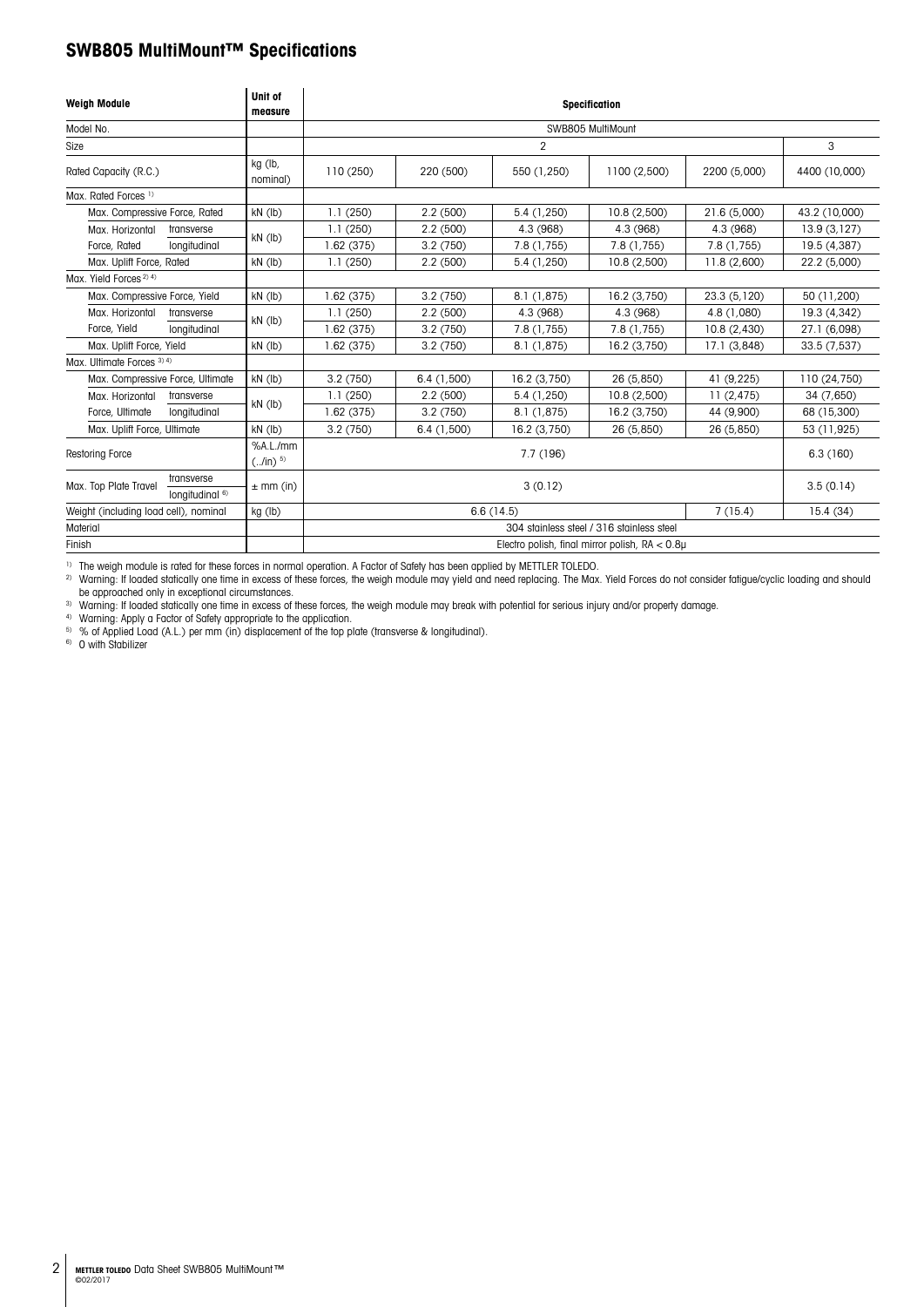## **SWB805 MultiMount™ Specifications – Load Cell**

| <b>Load Cell</b>                            |                           | Unit of<br>measure                  |                                    |                                                |                                                                               |                                                     |              |                       |  |  |  |
|---------------------------------------------|---------------------------|-------------------------------------|------------------------------------|------------------------------------------------|-------------------------------------------------------------------------------|-----------------------------------------------------|--------------|-----------------------|--|--|--|
|                                             | 0.03%                     |                                     | 30362469                           |                                                |                                                                               |                                                     |              |                       |  |  |  |
| Item No.                                    | C1 / III M n:1.6          |                                     |                                    |                                                |                                                                               |                                                     |              | 30207494              |  |  |  |
|                                             | C3 / III M n:5            |                                     |                                    | 30207477                                       | 30207481                                                                      | 30207485                                            | 30207489     |                       |  |  |  |
| Model No.                                   |                           |                                     |                                    |                                                |                                                                               | SBL815                                              |              |                       |  |  |  |
| Rated Capacity (R.C.)                       |                           | kg (lb,<br>nominal)                 | 110(250)                           | 220 (500)                                      | 550 (1,250)                                                                   | 1100 (2,500)                                        | 2200 (5,000) | 4400 (10,000)         |  |  |  |
| Rated Output                                |                           | mV/V<br>@R.C.-kg                    | $0.970 \pm 0.2\%$                  |                                                |                                                                               |                                                     |              |                       |  |  |  |
|                                             |                           | mV/V<br>@R.C.-lb                    | $1.000 \pm 0.2\%$                  |                                                |                                                                               |                                                     |              |                       |  |  |  |
| Combined Error <sup>7) 8)</sup>             |                           | %R.C.                               | $\leq 0.03$                        |                                                |                                                                               | $\leq 0.017$                                        |              | $\leq 0.026$          |  |  |  |
| Temperature                                 | Min. Dead Load<br>Output  | %R.C./°C<br>$(.$ / $°$ F)           | $\leq 0.0027(0.0015)$              |                                                | $\leq$ 0.0013 (0.0007)                                                        |                                                     |              | $\leq 0.0016(0.0009)$ |  |  |  |
| Effect on                                   | Sensitivity <sup>8)</sup> | %A.L./°C<br>$(.$ / $\rm ^{\circ}F)$ | $\leq 0.0014(0.0008)$              | $\leq$ 0.002 (0.0001)<br>$\leq 0.001$ (0.0006) |                                                                               |                                                     |              |                       |  |  |  |
|                                             | Compensated               |                                     |                                    | $-10 - +40 (+14 - +104)$                       |                                                                               |                                                     |              |                       |  |  |  |
| Temperature<br>Range                        | Operating                 | °C (°F)                             | $-40 \sim +65 (-40 \sim +150)$     |                                                |                                                                               |                                                     |              |                       |  |  |  |
|                                             | Safe Storage              |                                     |                                    | $-40 \sim +80 (-40 \sim +176)$                 |                                                                               |                                                     |              |                       |  |  |  |
| OIML / Europe-<br>an Approval <sup>9)</sup> | Class                     |                                     |                                    |                                                |                                                                               | C <sub>3</sub>                                      |              | C1                    |  |  |  |
|                                             | nmax                      |                                     |                                    |                                                | 1,000                                                                         |                                                     |              |                       |  |  |  |
|                                             | Vmin                      | g                                   |                                    | 25                                             | 50                                                                            | 100                                                 | 250          | 500                   |  |  |  |
| <b>NTEP</b>                                 | Class                     |                                     |                                    |                                                |                                                                               |                                                     |              |                       |  |  |  |
| Approval <sup>9)</sup>                      | nmax                      |                                     |                                    |                                                | 1,600                                                                         |                                                     |              |                       |  |  |  |
|                                             | Vmin                      | Ib                                  |                                    | 0.05                                           | 0.125                                                                         | 0.25                                                | 0.5          | 1                     |  |  |  |
| <b>ATEX</b>                                 | Rating                    |                                     |                                    |                                                | II 2 G Ex ia IIC T4 Gb / II 2 D Ex ib IIIC T100°C Db                          |                                                     |              |                       |  |  |  |
| Approval <sup>9)</sup>                      |                           |                                     |                                    |                                                | II 3 G Ex ic IIC T4 Gc / II 3 G Ex nA IIC T4 Gc / II 3 D Ex tc IIIC T100°C Dc |                                                     |              |                       |  |  |  |
|                                             | Rating, USA               |                                     | IS / I. II. III / 1 / ABCDEFG / T4 |                                                |                                                                               |                                                     |              |                       |  |  |  |
| <b>Factory Mutual</b>                       |                           |                                     |                                    |                                                |                                                                               | NI/I/2/ABCD/T6; S/II, III/2/FG/T6                   |              |                       |  |  |  |
| Approval <sup>9)</sup>                      | Rating, Canada            |                                     |                                    |                                                |                                                                               | IS / I. II. III / 1 / ABCDEFG / T4                  |              |                       |  |  |  |
|                                             |                           |                                     |                                    |                                                |                                                                               | NI / I / 2 / ABCD / T6; DIP / II, III / 2 / FG / T6 |              |                       |  |  |  |
| Hygienic Approval 10)                       |                           |                                     |                                    |                                                |                                                                               | <b>NSF</b>                                          |              |                       |  |  |  |
| Excitation<br>Voltage                       | Recommended<br>Max.       | V AC/DC                             |                                    |                                                |                                                                               | $5 - 15$<br>15                                      |              |                       |  |  |  |
| Terminal                                    | Excitation                |                                     |                                    |                                                |                                                                               | $384 \pm 10$                                        |              |                       |  |  |  |
| Resistance                                  | Output                    | Ω                                   |                                    |                                                |                                                                               | $350 + 1$                                           |              |                       |  |  |  |
| Material                                    | Spring Element            |                                     |                                    |                                                |                                                                               | 17-4 PH stainless steel                             |              |                       |  |  |  |
|                                             | Type                      |                                     |                                    |                                                |                                                                               | welded                                              |              |                       |  |  |  |
| Protection                                  | IP Rating                 |                                     |                                    |                                                |                                                                               | IP68, IP69K                                         |              |                       |  |  |  |
|                                             | <b>NEMA Rating</b>        |                                     |                                    |                                                |                                                                               | NEMA 6/6P                                           |              |                       |  |  |  |
| Cable                                       | Length                    | $m$ (ff)                            |                                    |                                                | 5(16.4)                                                                       |                                                     |              | 10(33)                |  |  |  |
|                                             | Diameter                  | $mm$ (in)                           |                                    |                                                |                                                                               | PVC: 5.2 (0.2)                                      |              |                       |  |  |  |

7) Error due to the combined effect of non-linearity and hysteresis

8) Typical values only. The sum of errors due to Combined Error and Temperature Effect on Sensitivity comply with the requirements of OIML R60 and NIST HB44.

<sup>9)</sup> See certificate for complete information.

10) When installed in accordance with METTLER TOLEDO's Installation Manual



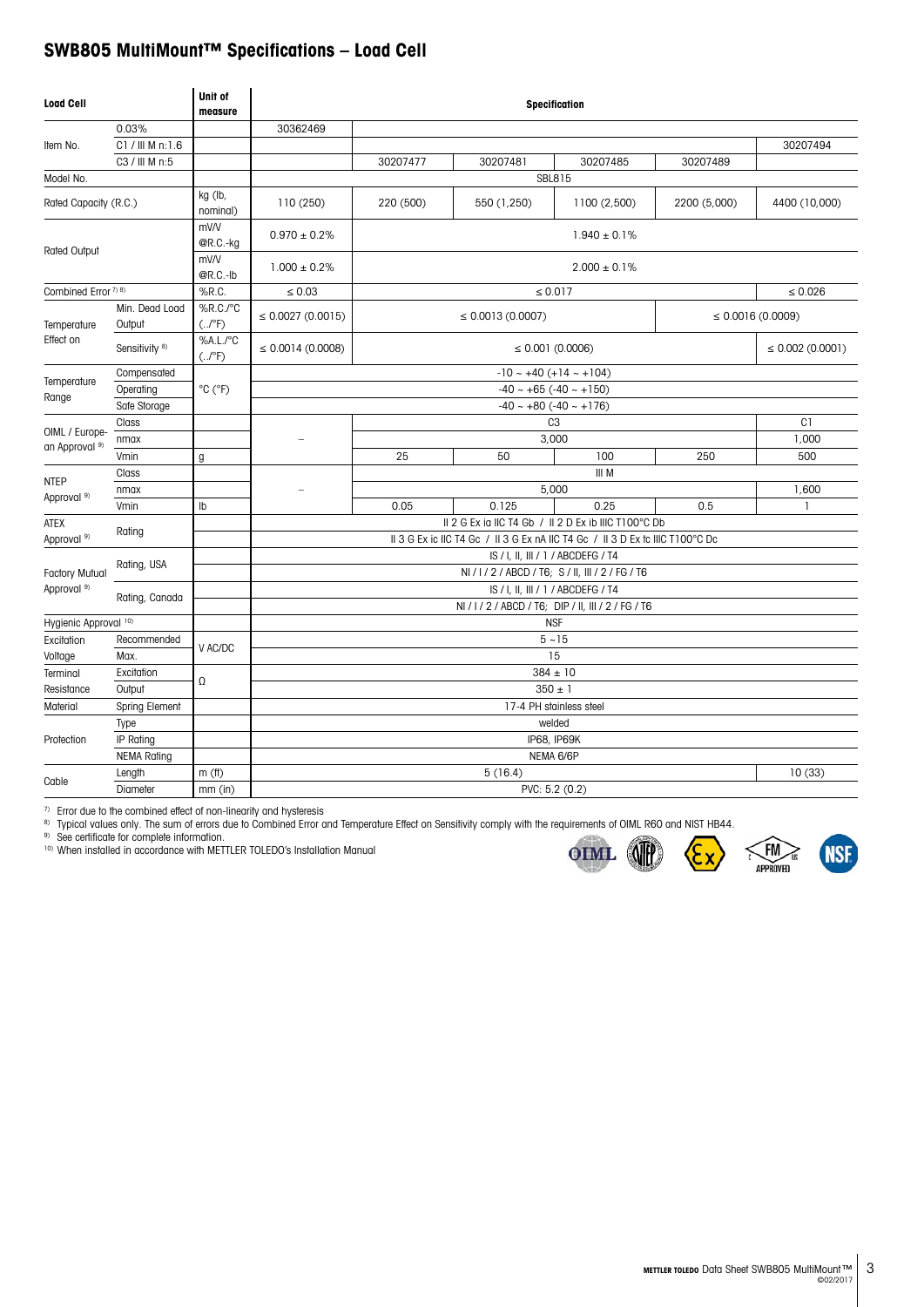# **SWB805 MultiMount™ Weigh Module Dimensions mm [in]**







|      |                                                         |      | <b>Locations and Dimensions</b> |      |                                              |                                                                                                                                                                  |                |             |       |                |       |                                                    |      |       |       |                |                |                |
|------|---------------------------------------------------------|------|---------------------------------|------|----------------------------------------------|------------------------------------------------------------------------------------------------------------------------------------------------------------------|----------------|-------------|-------|----------------|-------|----------------------------------------------------|------|-------|-------|----------------|----------------|----------------|
| Size | Capacity                                                | D    |                                 | H1   | H <sub>2</sub>                               | H <sub>3</sub>                                                                                                                                                   | H4             |             |       | L <sub>2</sub> | L3    | L4                                                 | L5   | W     | W1    | W <sub>2</sub> | W <sub>3</sub> | W <sub>4</sub> |
|      | $110 kg - 1.1t$<br>$(250 \text{ lb} - 2.5 \text{ klb})$ | 11.2 | 14                              | 13.8 | 12.7                                         | 21.8                                                                                                                                                             | 52.9<br>(2.08) | 177.8 114.4 |       | 12.7           | 89.0  | 152.4                                              | 12.7 | 114.4 | 114.4 | 12.7           | 89.0           | 65.3<br>(2.57) |
|      | 2.2 <sub>1</sub><br>$(5$ klb)                           |      |                                 |      | $(0.44)$ $(4.49)$ $(0.54)$ $(0.50)$ $(0.86)$ |                                                                                                                                                                  | 50.5<br>(2.0)  | $(7.00)$ .  | (4.5) |                |       | $ (0.50) (3.50) (6.00) (0.5) (4.50) (4.50) (0.50)$ |      |       |       |                | (3.5)          | 68.1<br>(2.68) |
| 3    | 4.41<br>$(10$ klb)                                      | 17.5 | 148.3                           | 19.5 | 18                                           | 29.5<br>$(0.69)$ $(5.84)$ $(0.77)$ $(0.71)$ $(1.16)$ $(2.54)$ $(8.98)$ $(6.00)$ $(2.00)$ $(4.00)$ $(7.25)$ $(0.72)$ $(6.00)$ $(6.00)$ $(6.00)$ $(1.00)$ $(4.00)$ | 64.4           | 228         | 152.4 | 25.4           | 101.6 | 184.2                                              | 18.4 | 152.4 | 152.4 | 25.4           | 101.6          | 90.2<br>(3.55) |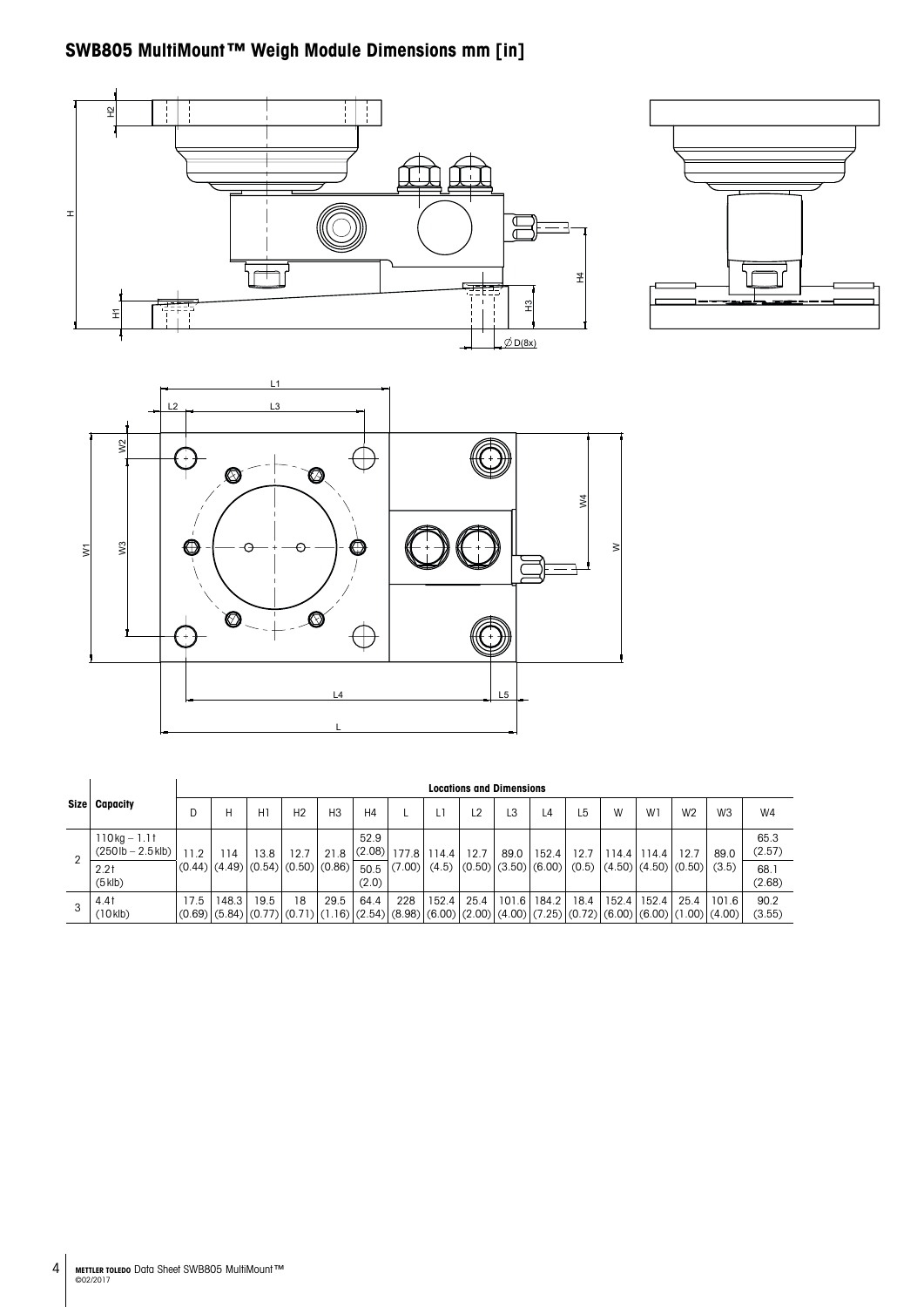# **SWB805 MultiMount™ Weigh Module Mounting Kits**





|             | <b>Install Kit</b>            | <b>Item Number in SAP</b> |                  |                  |                |  |  |  |
|-------------|-------------------------------|---------------------------|------------------|------------------|----------------|--|--|--|
| <b>Item</b> | <b>Description</b>            |                           | <b>SWB805 S2</b> | <b>SWB805 S3</b> |                |  |  |  |
| tα          | Top Welding Kit               | 30382088                  | $H4 = 16$        | 30382094         | $H4 = 20$      |  |  |  |
| tb          | <b>Top Threaded Kit</b>       |                           | 30382089         |                  | 30382095       |  |  |  |
|             |                               | 30382090                  | $FL = 3-8$       | 30382096         | $FL = 5 - 15$  |  |  |  |
| tc          | Top                           | 30382091                  | $FL = 8 - 13$    | 30382097         | $FL = 15 - 25$ |  |  |  |
|             | Through-Hole<br>Kit           | 30382092                  | $FL = 13 - 18$   | 30382098         | $FL = 25 - 32$ |  |  |  |
|             |                               | 30382093                  | $FL = 18 - 23$   |                  |                |  |  |  |
| ba          | <b>Bottom</b><br>Welding Kit  | 30382099                  | $H5 = 16$        | 30382105         | $H5 = 20$      |  |  |  |
| bb          | <b>Bottom</b><br>Threaded Kit |                           | 30382100         |                  | 30382106       |  |  |  |
|             |                               | 30382101                  | $FL = 7 - 10$    | 30382107         | $FL = 7 - 16$  |  |  |  |
| bc          | <b>Bottom</b>                 | 30382102                  | $FL = 10 - 15$   | 30382108         | $FL = 16 - 26$ |  |  |  |
|             | Through-Hole<br>Kit           | 30382103                  | $FL = 15 - 20$   | 30382109         | $FL = 26 - 32$ |  |  |  |
|             |                               | 30382104                  | $FL = 20 - 25$   |                  |                |  |  |  |
| bd          | <b>Bottom</b><br>Concrete Kit |                           | 30382110         | 30382111         |                |  |  |  |

| <b>Installation Method of SWB805</b> |                                  |                            |                 |                   |                          |                                   |              |              |                 |  |  |  |
|--------------------------------------|----------------------------------|----------------------------|-----------------|-------------------|--------------------------|-----------------------------------|--------------|--------------|-----------------|--|--|--|
|                                      | <b>Method</b>                    | Capacity                   |                 | Dimension mm (in) |                          |                                   |              |              |                 |  |  |  |
| Item                                 |                                  | t (klb)                    | н               | H1                | H <sub>2</sub>           | H3                                | Η4           | <b>H5</b>    | A               |  |  |  |
| 1                                    |                                  | $0.11 - 2.2$<br>$(0.25-5)$ | 150<br>(5.91)   | 114<br>(4.49)     | $\overline{2}$<br>(0.08) | $\overline{2}$<br>(0.08)          | 16<br>(0.63) | 16<br>(0.63) | <b>M10</b>      |  |  |  |
|                                      | ta&ba                            | 4.4<br>(10)                | 192.3<br>(7.57) | 148.3<br>(5.84)   | $\overline{2}$<br>(0.08) | $\overline{2}$<br>(0.08)          | 20<br>(0.79) | 20<br>(0.79) | M16             |  |  |  |
| $\overline{2}$<br>3                  | tb&bb<br>tc&bd                   | $0.11 - 2.2$<br>$(0.25-5)$ | 118<br>(4.65)   | 114<br>(4.49)     | $\overline{2}$<br>(0.08) | $\overline{2}$<br>(0.08)          |              |              | <b>M10</b>      |  |  |  |
| 4<br>5                               | tb&bd<br>tc&bb                   | 4.4<br>(10)                | 152.3<br>(6)    | 148.3<br>(5.84)   | $\overline{2}$<br>(0.08) | $\overline{2}$<br>(0.08)          |              |              | M16             |  |  |  |
|                                      | tb&bc<br>$\overline{7}$<br>tc&bc | $0.11 - 2.2$<br>$(0.25-5)$ | 116<br>(4.57)   | 114<br>(4.49)     | $\overline{2}$<br>(0.08) |                                   |              |              | <b>M10</b>      |  |  |  |
|                                      |                                  | 4.4<br>(10)                | 150.3<br>(5.92) | 148.3<br>(5.84)   | $\overline{2}$<br>(0.08) |                                   |              | -            | M16             |  |  |  |
| 8                                    | ta&bb                            | $0.11 - 2.2$<br>$(0.25-5)$ | 134<br>(5.28)   | 114<br>(4.49)     | $\overline{2}$<br>(0.08) | $\overline{2}$<br>(0.08)          | 16<br>(0.63) |              | <b>M10</b>      |  |  |  |
| 9                                    | ta&bd                            | 4.4<br>(10)                | 172.3<br>(6.78) | 148.3<br>(5.84)   | $\overline{2}$<br>(0.08) | $\overline{2}$<br>(0.08)          | 20<br>(0.79) |              | M16             |  |  |  |
| 10                                   | ta&bc                            | $0.11 - 2.2$<br>$(0.25-5)$ | 132<br>(5.2)    | 114<br>(4.49)     | $\overline{2}$<br>(0.08) |                                   | 16<br>(0.63) |              | M <sub>10</sub> |  |  |  |
|                                      |                                  | 4.4<br>(10)                | 170.3<br>(6.7)  | 148.3<br>(5.84)   | $\mathfrak{p}$<br>(0.08) |                                   | 20<br>(0.79) |              | M16             |  |  |  |
| $\overline{11}$                      | tb&ba                            | $0.11 - 2.2$<br>$(0.25-5)$ | 134<br>(5.28)   | 114<br>(4.49)     | $\overline{2}$<br>(0.08) | $\overline{2}$<br>(0.08)          |              | 16<br>(0.63) | <b>M10</b>      |  |  |  |
| 12                                   | tc&ba                            | 4.4<br>(10)                | 172.3<br>(6.78) | 148.3<br>(5.84)   | $\overline{2}$           | $\overline{2}$<br>$(0.08)$ (0.08) |              | 20<br>(0.79) | M16             |  |  |  |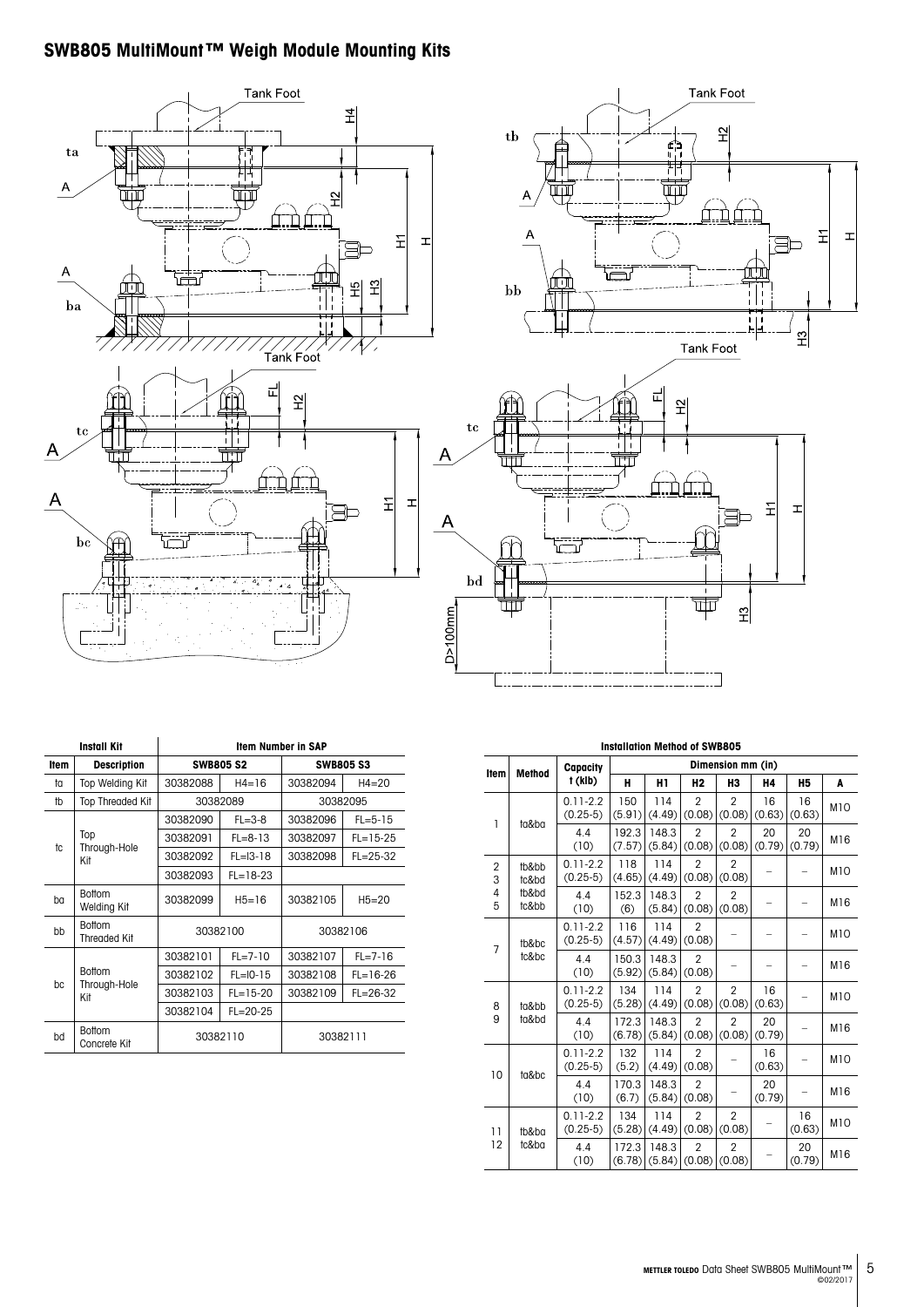# **Order Information – Weigh Module including Load Cell**

|                | Order Information, Weigh Module Assembly |                         | Item No.                 |                                                                           |                               |                                 |                      |
|----------------|------------------------------------------|-------------------------|--------------------------|---------------------------------------------------------------------------|-------------------------------|---------------------------------|----------------------|
| <b>Size</b>    | <b>Rated Capacity</b>                    | <b>Description</b>      | Class /                  | Cable, Material / Length                                                  | <b>Material, Weigh Module</b> | Suitable<br><b>Junction Box</b> |                      |
|                |                                          |                         | <b>Description</b>       |                                                                           | 304                           | 316                             | <b>Stainless 304</b> |
|                | 110kg / 250lb<br>220kg / 500lb           |                         | $0.03\%$                 |                                                                           | 30335568                      | 30335571                        |                      |
|                |                                          |                         | C3 / HIM n:5             |                                                                           | 30335569                      | 30335572                        |                      |
| $\overline{2}$ | 550kg / 1,250lb                          | Weigh Module Assembly   | C3 / HIMn:5              | PVC / 5 m (16.4ff)                                                        | 30335570                      | 30335573                        |                      |
|                | 1100kg / 2,500lb                         |                         | C3 / HIMn:5              |                                                                           | 30295792                      | 30295827                        |                      |
|                | 2200kg / 5,000lb                         |                         | $C3$ / III M n:5         |                                                                           | 30131952                      | 30295804                        |                      |
|                | 110-2200kg /                             | Stabilizer Insert       | $\overline{\phantom{a}}$ | $\overline{\phantom{a}}$                                                  | 30335574                      |                                 | 30219978             |
|                | 250-5,000lb                              | Stabilizer Install Tool |                          |                                                                           | 30382116                      |                                 |                      |
|                |                                          | Weigh Module Assembly   | $C1 / III$ M n: 1.6      | PVC / 10 m (32.8ff)                                                       | 30248301                      | 30335576                        |                      |
| 3              | 4400kg / 10,000lb                        | Stabilizer Insert       |                          | $\hspace{1.0cm} \rule{1.5cm}{0.15cm} \hspace{1.0cm} \rule{1.5cm}{0.15cm}$ | 30335575                      |                                 |                      |
|                |                                          | Stabilizer Install Tool |                          |                                                                           | 30382117                      |                                 |                      |

**Bolded entries are stocked**

# **Order Information – Mounting Kits**

| Order Information, Weigh Module Mounting Kits |                                 |                            | Item No.                |                                       |                                        |                                     |                                     |  |  |
|-----------------------------------------------|---------------------------------|----------------------------|-------------------------|---------------------------------------|----------------------------------------|-------------------------------------|-------------------------------------|--|--|
| <b>Size</b>                                   | <b>Rated Capacity</b>           | <b>Description</b>         |                         |                                       | Flange Thickness FL mm (inch)          |                                     |                                     |  |  |
|                                               |                                 | Top Welding Kit +H16       | 30382088                |                                       |                                        |                                     |                                     |  |  |
| $\overline{2}$                                |                                 | Top Threaded Kit           | 30382089                |                                       |                                        |                                     |                                     |  |  |
|                                               |                                 |                            | Top Through-Hole Kit    | FL 3-8<br>$(0.12 - 0.3)$<br>30382090  | FL 8-13<br>$(0.3 - 0.5)$<br>30382091   | FL 13-18<br>$(0.5-0.7)$<br>30382092 | FL 18-23<br>$(0.7-0.9)$<br>30382093 |  |  |
|                                               | 110kg-2200kg /<br>250lb-5,000lb | Bottom Welding Kit +H16    | 30382099                |                                       |                                        |                                     |                                     |  |  |
|                                               |                                 | <b>Bottom Threaded Kit</b> | 30382100                |                                       |                                        |                                     |                                     |  |  |
|                                               |                                 |                            | Bottom Through-Hole Kit | FL 7-10<br>$(0.28 - 0.4)$<br>30382101 | FL 10-15<br>$(0.4-0.6)$<br>30382102    | FL 15-20<br>$0.6 - 0.8$<br>30382103 | FL 20-25<br>$(0.8-1.0)$<br>30382104 |  |  |
|                                               |                                 | Bottom Concrete Kit        | 30382110                |                                       |                                        |                                     |                                     |  |  |
|                                               |                                 | Top Welding Kit +H20       | 30382094                |                                       |                                        |                                     |                                     |  |  |
|                                               |                                 | Top Threaded Kit           | 30382095                |                                       |                                        |                                     |                                     |  |  |
|                                               |                                 |                            | Top Through-Hole Kit    | FL 5-15<br>$(0.2 - 0.6)$<br>30382096  | FL 15-25<br>$(0.6-1.0)$<br>30382097    | $(1.0-1.25)$<br>30382098            | FL 25-32                            |  |  |
| 3                                             | 4400kg / 10000lb                | Bottom Welding Kit +H20    | 30382105                |                                       |                                        |                                     |                                     |  |  |
|                                               |                                 | <b>Bottom Threaded Kit</b> | 30382106                |                                       |                                        |                                     |                                     |  |  |
|                                               |                                 |                            | Bottom Through-Hole Kit | FL 7-16<br>$(0.3 - 0.63)$<br>30382107 | FL 16-26<br>$(0.63 - 1.0)$<br>30382108 | $(1.0-1.25)$<br>30382109            | FL 26-32                            |  |  |
|                                               |                                 | <b>Bottom Concrete Kit</b> | 30382111                |                                       |                                        |                                     |                                     |  |  |

**Bolded entries are stocked**